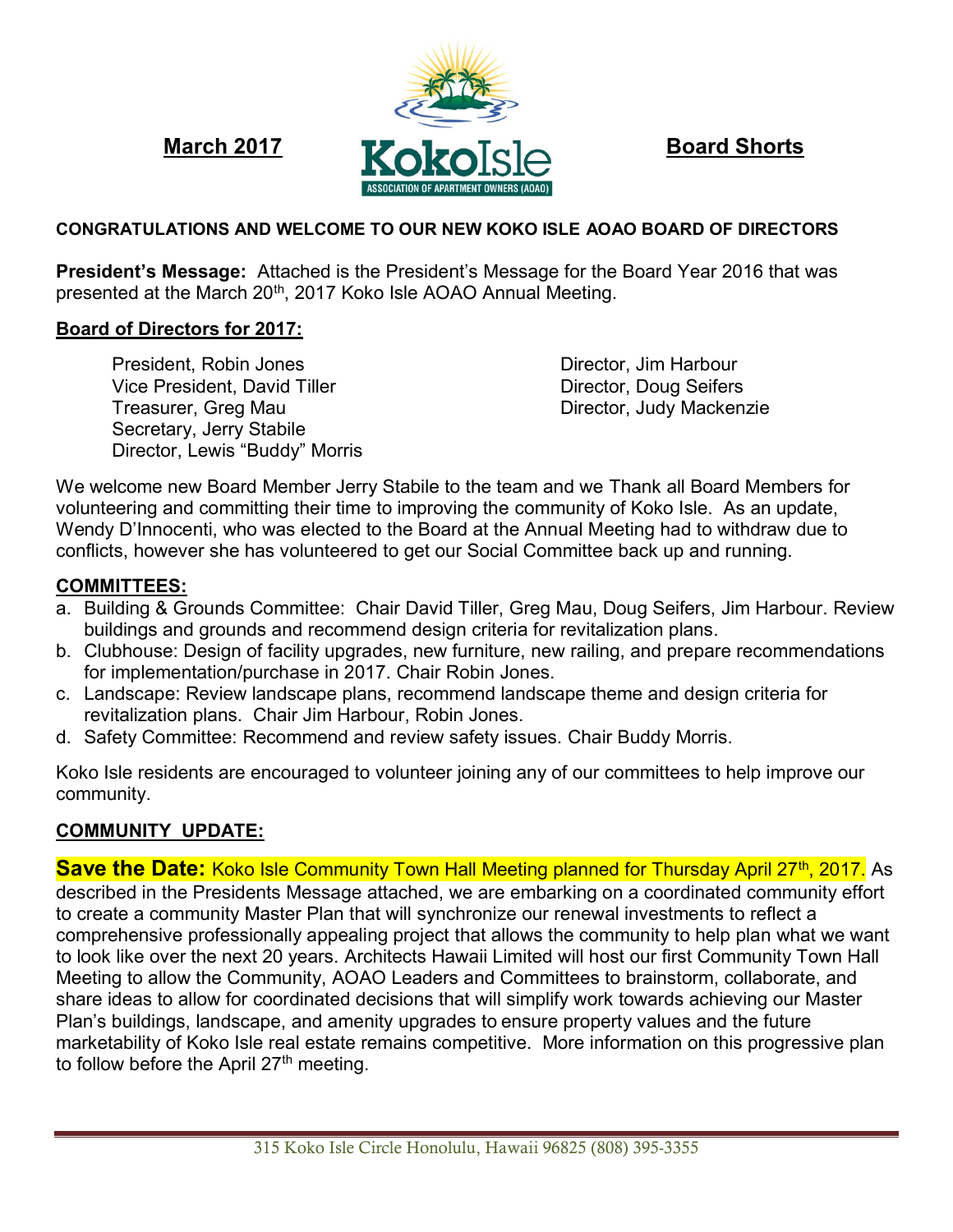**Maintenance Fees:** As you recall, we submitted an insurance claim for wind damage that happened a year ago and we recently were awarded settlement by our insurance company to replace the pitched roofs. We had previously planned on spending 1.2 million on reroofing our sloped roofs with less expensive materials in 2021 due to our expensive Nature Guard roof materials failing sooner than its warrantied lifespan. As a result, we will be replacing our second floor pitched roofs this year and will save the 1.2 million that was to be paid out in 4 years while maintenance fees stay the same for 2017.

This major event was why we felt it necessary to delay processing our budget and reserve study as confirming the successful claim allows us to pay for the smaller project upgrades and more appropriate budget planning.

**Preparation for Roof Replacement:** In preparation for replacing the pitched roofs, owners need to prepare in two major areas. First, those owners with Solar or PV equipment on the second floor pitched roofs are responsible to coordinate for the removal and re-install of your equipment to allow the AOAO to replace the roofing material. Secondly, those owners with storage in attics need to prepare to have stored items removed or covered to protect from exposure and dust/debris during the replacement process. More guidance on both these and other issues soon to follow.

**Pest Control:** Rats continue to invade Koko Isle. Hoxie Termite & Pest Control has doubled their eradication efforts in servicing Koko Isle. As requested earlier, each resident needs to do their share in helping to eliminate the rodent problem. Please set your own traps and or call Hoxie for assistance. Residents are offered a discounted price of \$83.77 including tax for General Pest Control Services for individual units. To schedule individual services, call 808-262-5321.

## **Carport Inspections March 9th, 2017:**

Unfortunately, we had to issue 14 Carport Storage/Cleanliness violations during the Carport Inspection conducted on Thursday March 9th, 2017. Although, we noticed so many improvements in carport appearance and cleanliness, we had to issue more violations than we did in past inspections. We do want to Thank Everyone for making the effort to make our community so much nicer! Let's strive to keep our carports swept clean, trash bins moved to back area of carports, trailers straightened out, enclosures tidied up and many improperly stored items in carports removed. Again, Thank You!

# **PROJECTS IN PROCESS:**

- **1. Personal / Individual Unit Fence Projects:** Best Vinyl continues to contact owners to provide estimates for replacing trash enclosures in your carport or any other approved private projects. Please contact Ryan Aguda at 808-343-5956 for proposals. Remember, you need to submit a Project Request Form (PRF) for any new construction. **Deadline: Please note that all old grape stake fencing that can be seen from the road must be removed or replaced by March 31, 2017.**
- **2. Preventative Maintenance: Plumbing Inspections**: Kama Hele Plumbing completed their inspection of all our units. To schedule your plumbing repairs with Kama Hele Plumbing & Gas LLC, contact Toby at 808-724-2660 or email to: [kamaheleplumbing.toby@gmail.com.](mailto:kamaheleplumbing.toby@gmail.com) We have replaced many old inoperable main gate valves but have many more to go. We will to continue to coordinate repairs by building to minimize water disruptions to residents. If you choose your own plumbers, please coordinate with the RM for the scheduled Board of Water shut off date.